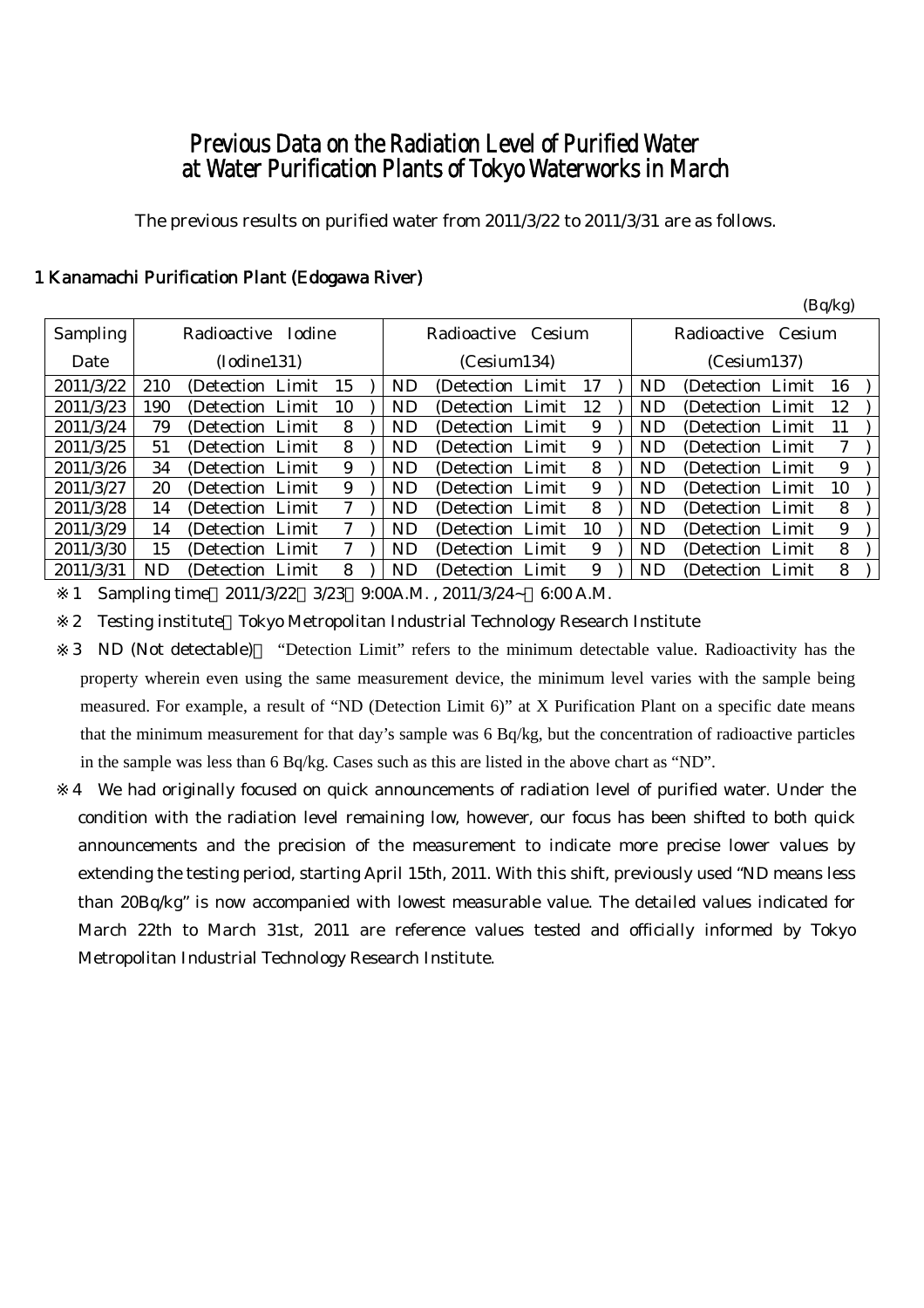#### 2 Asaka Purification Plant (Arakawa River)

|                 |                              |                   |   |             |                       |                   |             |                       |           |                   | (Dq/Kg) |  |
|-----------------|------------------------------|-------------------|---|-------------|-----------------------|-------------------|-------------|-----------------------|-----------|-------------------|---------|--|
| <b>Sampling</b> | <b>Iodine</b><br>Radioactive |                   |   |             | Radioactive<br>Cesium |                   |             | Radioactive<br>Cesium |           |                   |         |  |
| Date            | (Iodine131)                  |                   |   | (Cesium134) |                       |                   | (Cesium137) |                       |           |                   |         |  |
| 2011/3/22       | 10                           | (Detection Limit) | 8 |             | ND                    | (Detection Limit) | 10          |                       | <b>ND</b> | (Detection Limit  | 11      |  |
| 2011/3/23       | ND                           | (Detection Limit) |   |             | ND                    | (Detection Limit) | 10          |                       | <b>ND</b> | (Detection Limit) | 9       |  |
| 2011/3/24       | 48                           | (Detection Limit) | 8 |             | ND                    | (Detection Limit) | 9           |                       | <b>ND</b> | (Detection Limit) | 7       |  |
| 2011/3/25       | 76                           | (Detection Limit) |   |             | ND                    | (Detection Limit) | 9           |                       | <b>ND</b> | (Detection Limit) | 10      |  |
| 2011/3/26       | 48                           | (Detection Limit) |   |             | ND                    | (Detection Limit) | 6           |                       | <b>ND</b> | (Detection Limit) | 8       |  |
| 2011/3/27       | 27                           | (Detection Limit) | 9 |             | ND                    | (Detection Limit) | 9           |                       | <b>ND</b> | (Detection Limit) | 7       |  |
| 2011/3/28       | 14                           | (Detection Limit) | 8 |             | ND                    | (Detection Limit) | 11          |                       | <b>ND</b> | (Detection Limit) | 10      |  |
| 2011/3/29       | 14                           | (Detection Limit) | 6 |             | ND                    | (Detection Limit) | 7           |                       | <b>ND</b> | (Detection Limit) | 9       |  |
| 2011/3/30       | 10                           | (Detection Limit  |   |             | ND                    | (Detection Limit) | 7           |                       | <b>ND</b> | (Detection Limit) | 9       |  |
| 2011/3/31       | 13                           | (Detection Limit) |   |             | ND                    | (Detection Limit) | 9           |                       | <b>ND</b> | (Detection Limit) | 7       |  |
|                 |                              |                   |   |             |                       |                   |             |                       |           |                   |         |  |

 $(D - A - A)$ 

1 Sampling time 2011/3/22 3/23 9:00A.M. , 2011/3/24 8:10 A.M. , 2011/3/25 6:00A.M.

2 Testing institute Tokyo Metropolitan Industrial Technology Research Institute

3 ND (Not detectable) "Detection Limit" refers to the minimum detectable value. Radioactivity has the property wherein even using the same measurement device, the minimum level varies with the sample being measured. For example, a result of "ND (Detection Limit 6)" at X Purification Plant on a specific date means that the minimum measurement for that day's sample was 6 Bq/kg, but the concentration of radioactive particles in the sample was less than 6 Bq/kg. Cases such as this are listed in the above chart as "ND".

4 We had originally focused on quick announcements of radiation level of purified water. Under the condition with the radiation level remaining low, however, our focus has been shifted to both quick announcements and the precision of the measurement to indicate more precise lower values by extending the testing period, starting April 15th, 2011. With this shift, previously used "ND means less than 20Bq/kg" is now accompanied with lowest measurable value. The detailed values indicated for March 22th to March 31st, 2011 are reference values tested and officially informed by Tokyo Metropolitan Industrial Technology Research Institute.